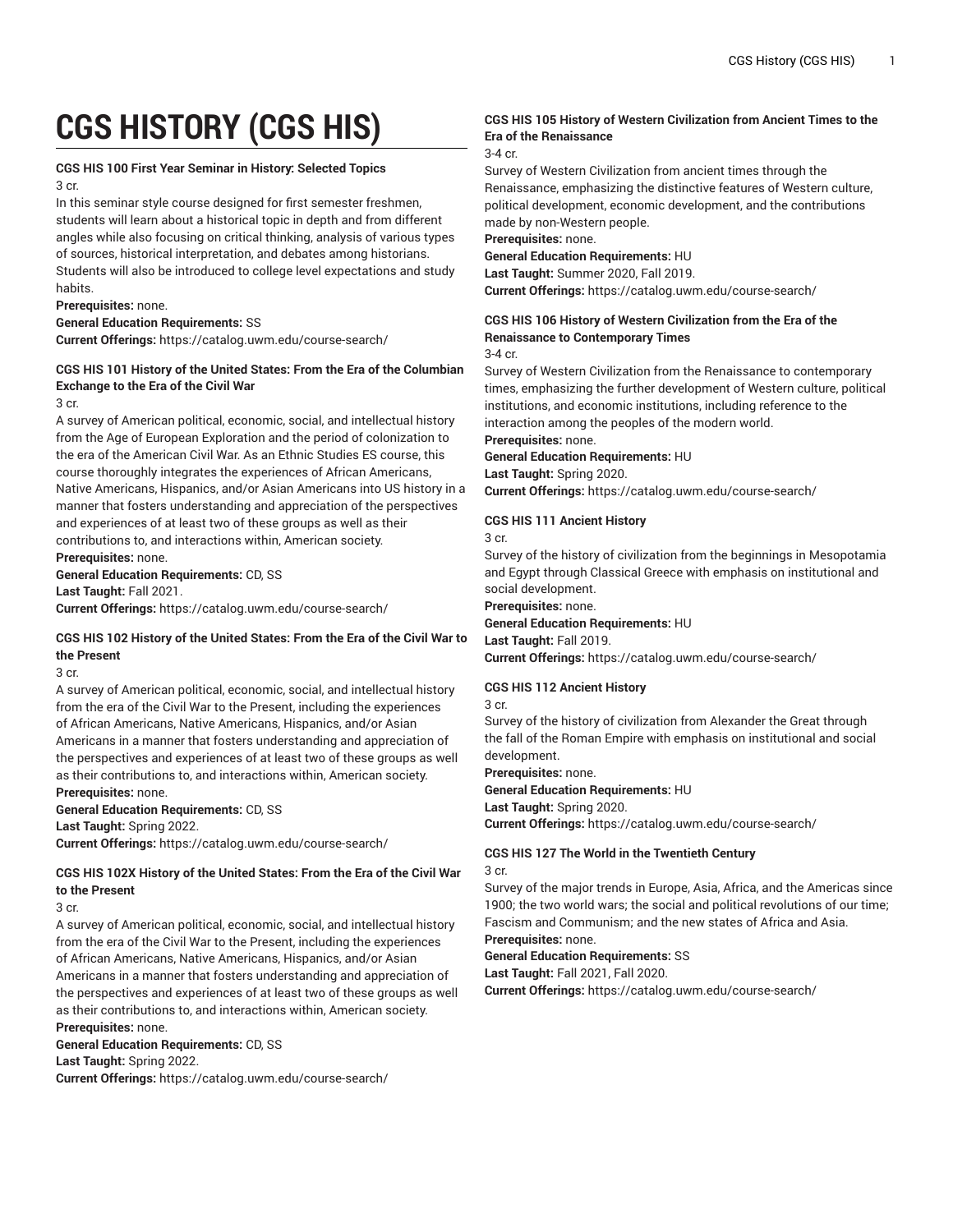#### **CGS HIS 161 World History to 1500**

#### 3-4 cr.

A topical approach to the history of premodern humankind. Special attention will be given to the emergence, development, and interaction of civilizations in Asia, Africa, Europe, and the Americas.

**Prerequisites:** none.

**General Education Requirements:** HU

**Last Taught:** Fall 2021, Summer 2021. **Current Offerings:** <https://catalog.uwm.edu/course-search/>

#### **CGS HIS 162 World History Since 1500**

#### 3-4 cr.

A topical history of global humankind with emphasis on the rise of the West to world dominance and the various ways in which the peoples of Africa, Asia, and Latin America have responded to the Western challenge. **Prerequisites:** none.

#### **General Education Requirements:** HU

**Last Taught:** Spring 2022, Spring 2021. **Current Offerings:** <https://catalog.uwm.edu/course-search/>

# **CGS HIS 204 Introduction to Public History**

3 cr.

An introduction to the field of public history with topics for classroom discussion including the concept of public memory, historic preservation theory and practice, creation of museum exhibits, and career opportunities in the field of history outside of education. Students will apply knowledge gained from the course to evaluate historic exhibits and gain field work by undertaking their own exhibit, archival or preservation project.

**Prerequisites:** None. **General Education Requirements:** AP **Last Taught:** Spring 2022. **Current Offerings:** <https://catalog.uwm.edu/course-search/>

#### **CGS HIS 208 The Film as Social History**

3 cr.

Feature and documentary films produced in a particular historical period or on a specific historical topic. Through viewing selected films, the student will gain a deeper understanding of the motion picture's significance as an historical document, as well as its function as a propaganda device. The course will relate the thematic content of the selected films to the specific historical context in which they were produced and consumed.

**Prerequisites:** none.

#### **General Education Requirements:** SS

**Current Offerings:** <https://catalog.uwm.edu/course-search/>

#### **CGS HIS 213 Recent Latin America**

3 cr.

Recent development of Hispanic and Portuguese America, emphasizing the evolution of independent states.

**Prerequisites:** none.

**General Education Requirements:** SS

**Current Offerings:** <https://catalog.uwm.edu/course-search/>

## **CGS HIS 218 The United States and Vietnam**

#### 3 cr.

An investigation of the war in Southeast Asia, 1945-1975, focusing on these topics: Southeast Asian historical context, French colonialism, Southeast Asian cultural and political contexts, Vietnamese nationalism, the role of the Cold War, American involvement, the debate on American policy, experiences of US soldiers and South East Asian participants, American withdrawal, conclusion of the fighting, and long-term effects in the United States, in South East Asia and globally.

# **Prerequisites:** none.

**General Education Requirements:** SS

**Last Taught:** Spring 2022, Spring 2020. **Current Offerings:** <https://catalog.uwm.edu/course-search/>

#### **CGS HIS 255 Proseminar in History**

3 cr.

This course will explore a historical topic through readings, discussion, and written assignments.

**Prerequisites:** none.

**Current Offerings:** <https://catalog.uwm.edu/course-search/>

#### **CGS HIS 256 Topics in History:**

1-3 cr.

This course will explore in depth an historical topic through lectures, discussions, readings, and written assignments.

#### **Prerequisites:** none.

**Last Taught:** Spring 2021, Fall 2020.

# **Current Offerings:** <https://catalog.uwm.edu/course-search/>

#### **CGS HIS 258 The Holocaust: Politics of Peace, Nationalism, and War** 3 cr.

Historical background and current scholarly debate about the best documented genocide in recent history. Students will explore a variety of sources produced during and after the period, including films, posters and literature.

## **Prerequisites:** none.

**General Education Requirements:** SS

**Last Taught:** Summer 2020, Fall 2019.

**Current Offerings:** <https://catalog.uwm.edu/course-search/>

# **CGS HIS 272 History and Culture of the Sciences**

3 cr.

This course will examine, in a historical context , how science has been constructed and how it has interacted with other aspects of society, such as politics, religion, culture, and economics. These themes will be addressed by closely studying two transformations in scientific and human thought: first, the shift from an Earth-centered to a sun-centered universe, and second, the development of the theory of Evolution by natural selection. Finally, we will briefly consider the emergence of new major scientific and cultural transitions which are now occurring. **Prerequisites:** none.

#### **General Education Requirements:** HU

**Current Offerings:** <https://catalog.uwm.edu/course-search/>